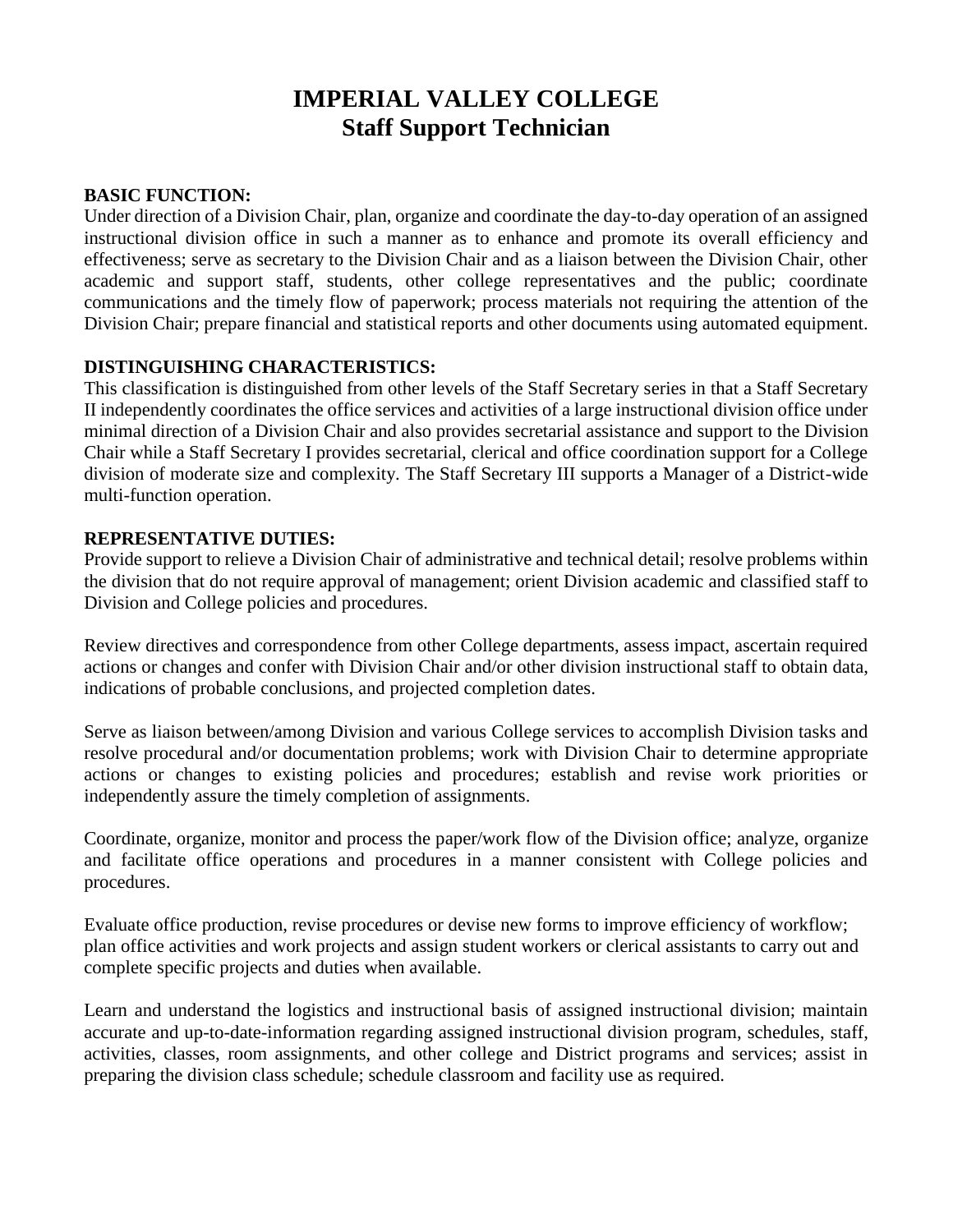Enter and retrieve date from a computer terminal; obtain, input correct and formulate ALL schedule information; generate periodic computer reports related to Division activities; obtain reports involving student and other information.

Using the current college catalog and schedule as references, provide oral and written information to students, staff, other colleges and the general public concerning course offerings, registration, College standards and student support services; refer specific program inquiries to appropriate personnel.

Serve as receptionist/front desk contact for Division; establish and maintain positive staff and public relations; receive telephone calls and greet office visitors; provide detailed information requiring judgment and knowledge of pertinent programs and functions; receive verbal or telephone absence requests for academic or classified staff and post notices for students; ascertain the need for substitute staff; contact and secure substitutes as needed.

Maintain records of expenditures and budget balances; compile and consolidate information to prepare budgets, timekeeping and other fiscal reports; independently analyze data and prepare and maintain financial, statistical and narrative data, records and reports as assigned; contact Division Chair or other division staff to assure accurate and timely receipt or submission of data required.

Receive, screen, post, copy and distribute all e-mail as appropriate; receive, sort, screen and distribute U.S. and inter-district mail.

Determine need and prepare work orders pertaining to unexpected emergencies, facility needs and routine requirements; order, receive, store and issue office supplies; assure proper operation of computers, peripherals and other office equipment; request service and repairs as needed.

Compose, type, format, proofread, revise, generate, duplicate and distribute correspondence, reports, lists, summaries, contracts, forms, requisitions and other items to College offices, public agencies or other appropriate recipients.

Establish and maintain inter-related filing systems containing financial, statistical and student information; maintain confidentiality of sensitive information as appropriate; create and maintain a variety of automated and manual records and reports as required.

Maintain calendars and schedules of appointments, meetings and conferences for supervisor and other personnel as assigned; may arrange transportation and hotel accommodations and process required documentation; arrange and attend meetings and conferences as assigned; prepare agendas and background materials.

Train, supervise, direct and prioritize work activities of temporary, hourly or student office assistants as assigned; provide evaluation input to Division Chair for performance appraisals of office assistants as required.

Administer make-up examinations, post notices for instructors and prepare the Division textbook order.

Coordinate all faculty evaluations and ensue that applicable documentation is submitted to the Office of the Vice President for Academic Services.

Participate in special projects and events involving the instructional division as assigned.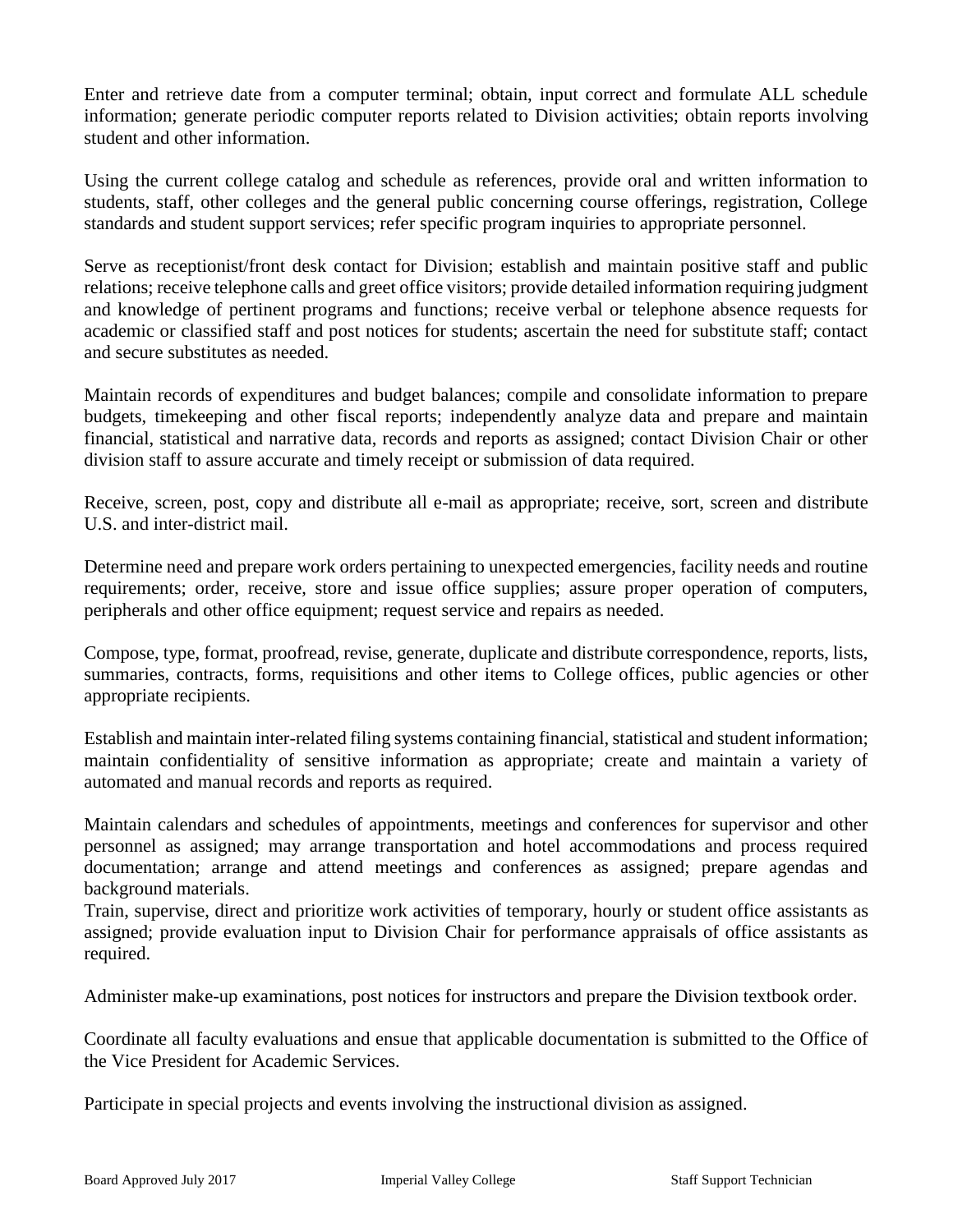Receive, review packing slips, verify information; generate purchase orders and obtain authorizations as appropriate; enter, update and revise data in computer system to reflects purchase order cancellations, provide information regarding change notices, and related actions.

Purchase standard goods and services as directed by the Dean, Director or Department Chair: research potential vendors, and suppliers, obtain and review catalogs, and obtain price and availability of products.

Coordinate the assembly of products with the Maintenance Department or vendor to set-up delivery and installation.

Prepare and maintain comprehensive records related to purchase orders, special orders, and retrieve data to generate reports as required.

Assist in obtaining quotations; communicate with vendors to obtain current prices, shipping and availability information as requested; place orders with vendors upon approval. Obtain the status of orders to secure the timely delivery of materials ordered.

Receive and process rush orders on request, transmit order via fax or email, negotiate prices with vendors, and work closely with accounts payable personnel to facilitate payment. Monitor and track invoices to resolve discrepancies, and correct errors to assure timely payments.

Review requisitions and provide information to the requesting department regarding availability of funds to assure cost is within budget limitation.

Perform related duties as assigned.

## **KNOWLEDGE AND ABILITIES:**

KNOWLEDGE OF:

- Modern office practices, procedures and equipment, including letter and report writing, financial and statistical record-keeping, receptionist and telephone techniques.
- Use and processing requisitions, purchase orders, invoices and related documents.
- Methods of invoicing including taxes and discounts.
- Shipping and receiving procedures.
- Research methods and techniques.
- Electronic telephone systems.
- Office management techniques.
- Correct English usage, spelling, grammar, punctuation and composition.
- Basic math.
- Telephone techniques and etiquette.
- Oral and written communication skills.
- Interpersonal skills using tact, patience and courtesy.

## ABILITY TO:

- Read, interpret, apply and explain College and division policies, procedures and regulations, directives and reports.
- Compile information and compose routine reports, business correspondence and procedure manuals using correct English usage, grammar, spelling, punctuation and vocabulary.
- Perform multiple projects concurrently and meet fluctuating deadlines.